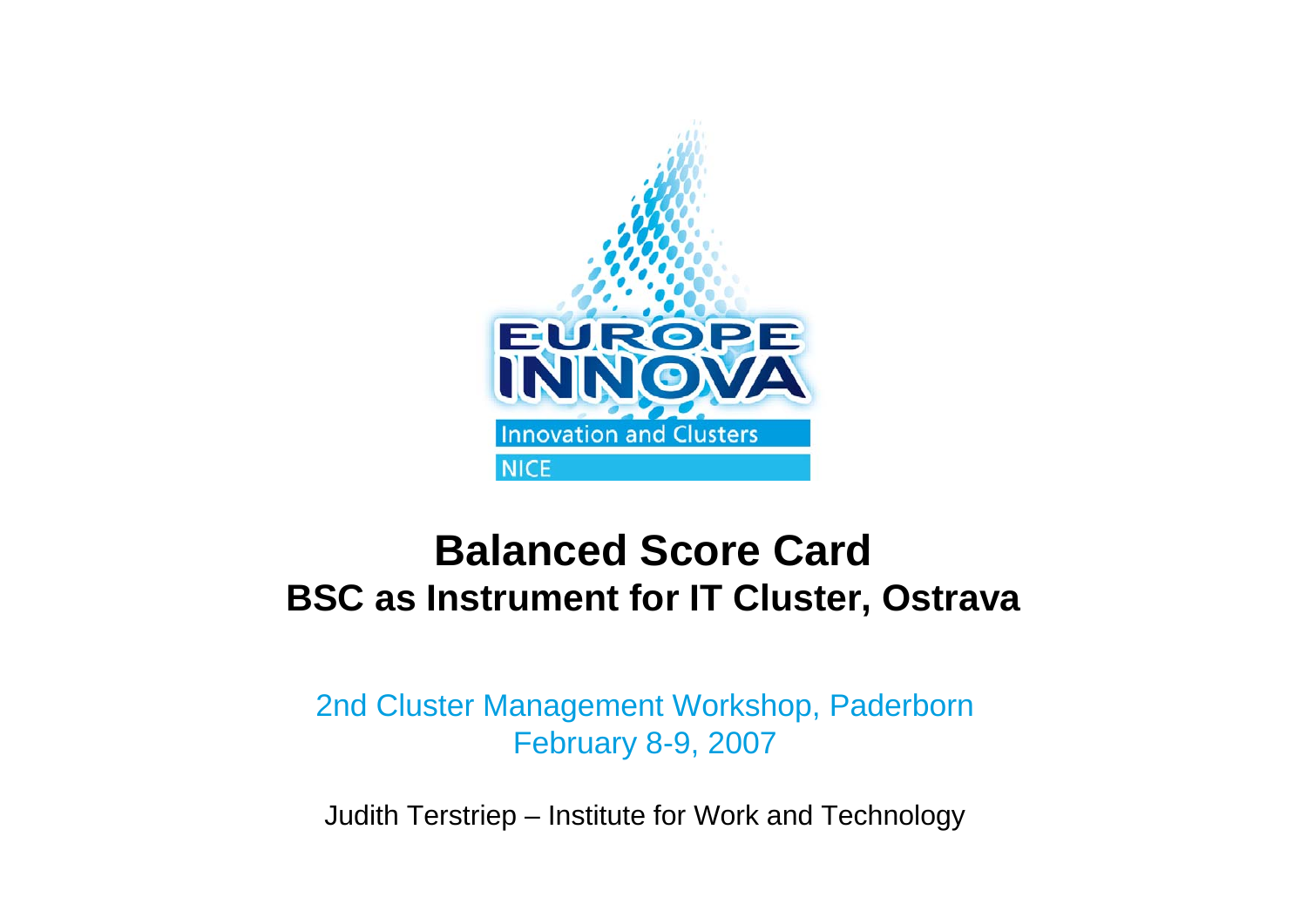



2. BSC Workshop Ostrava

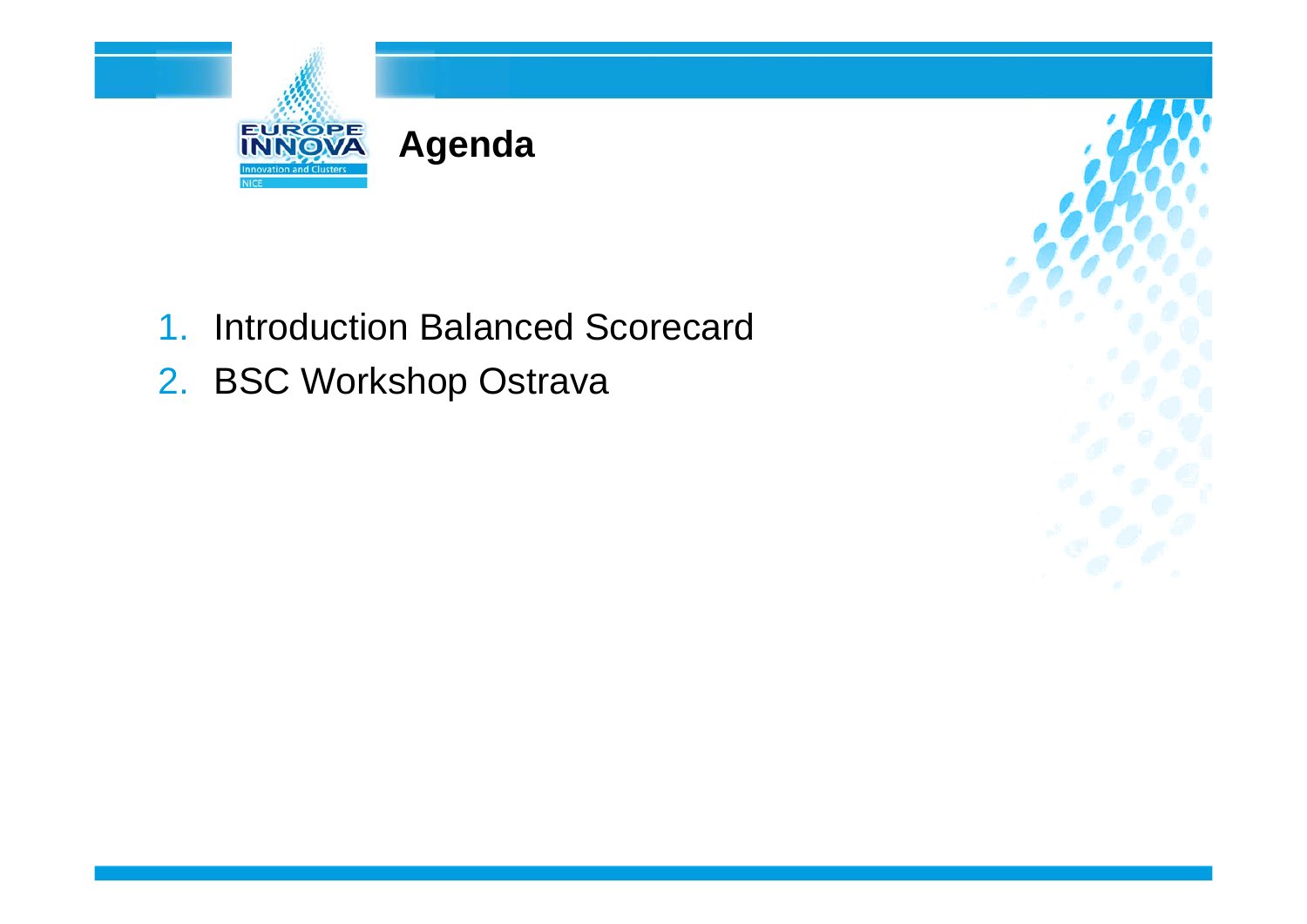

**"People and their managers are working so hard to be sure things are done right, that they hardly have time to decide if they are doing the right things."**

(Stephen R. Covey)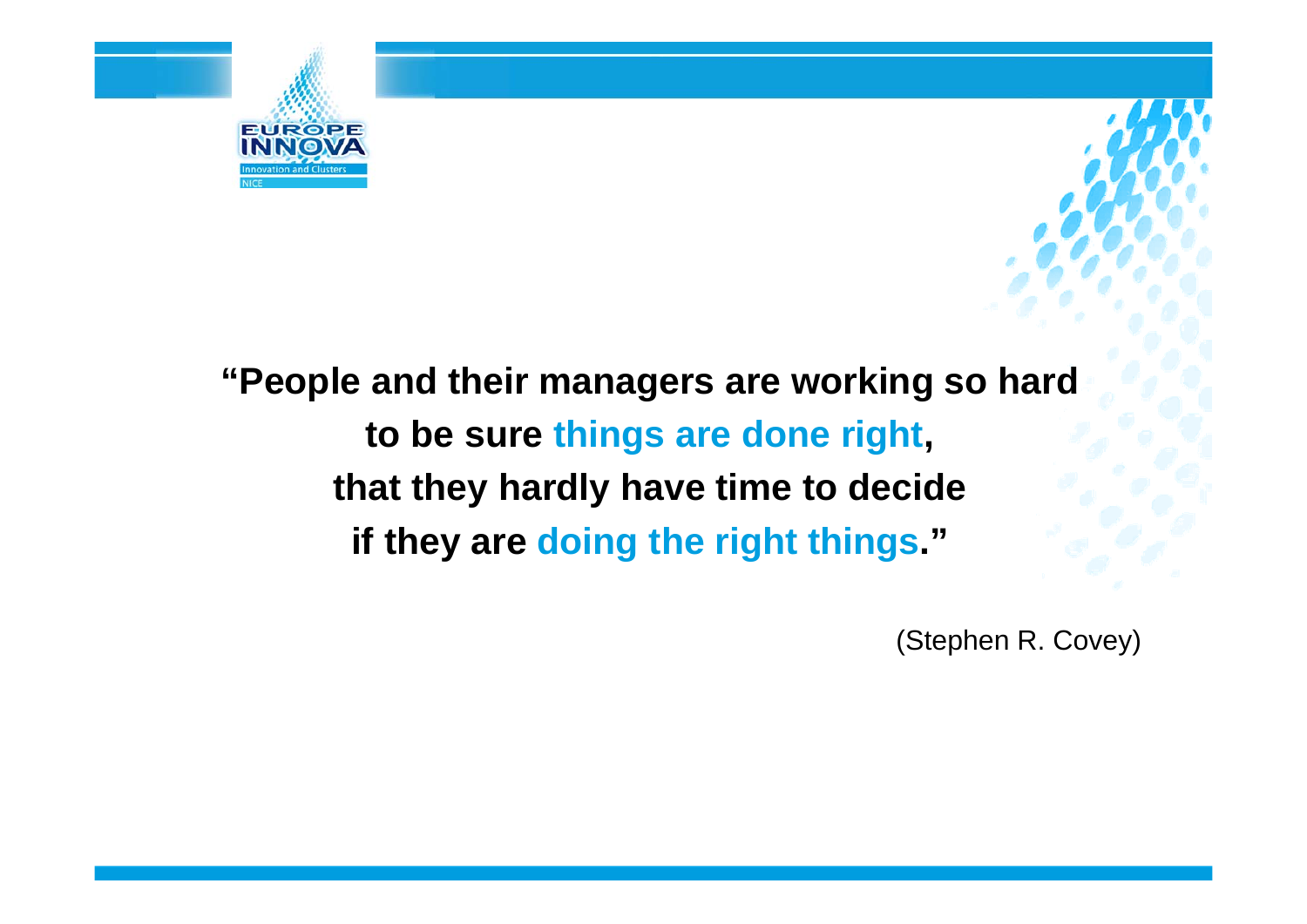

### I. Balanced Scorecard: **Overview**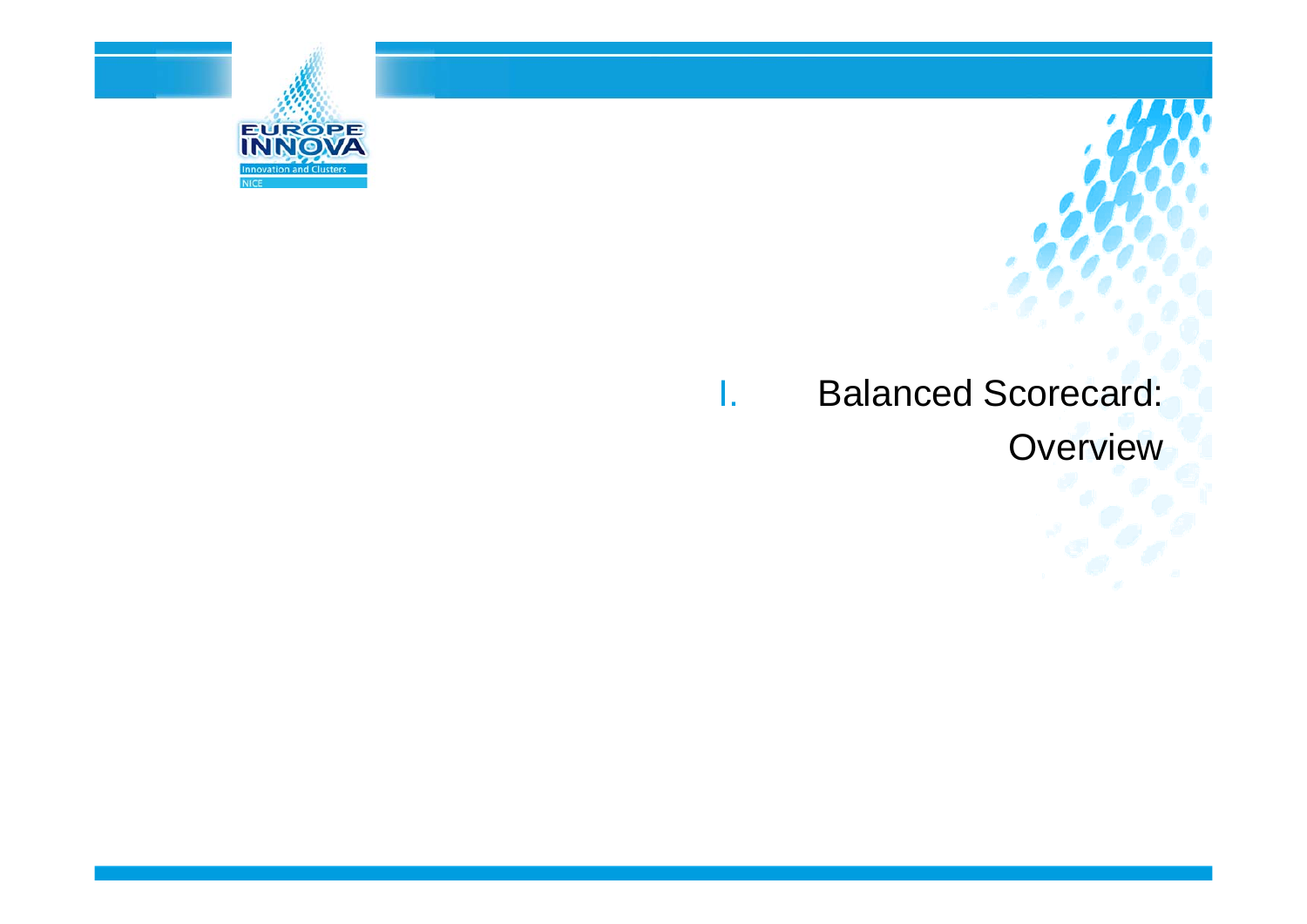

A Balanced Scorecard …

- •● … can be defined as framework *'… that translates an organisations mission and strategy into a comprehensive set of performance measures that provides the framework for a strategic measurement and management system.'* (Kaplan & Norton 1996)
- ... addresses both, the strategy development process and continuing monitoring of strategy achievement and performance measurement.
- $\bullet$ … comprises financial and non-financial measures.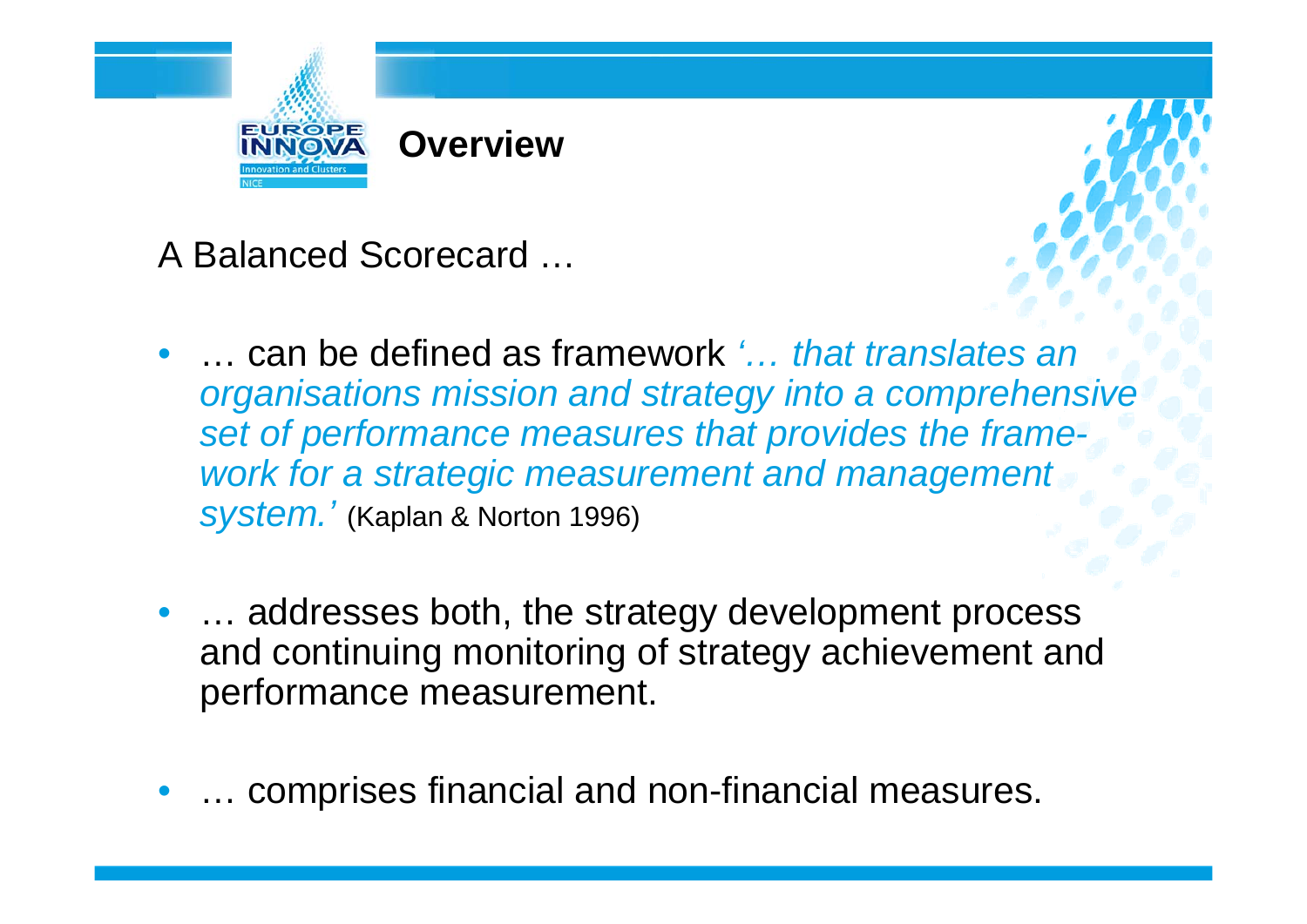

- •Why?
	- Strategic allocation of limited human and financial resources
	- Results deliver arguments for legitimating cluster management internally and externally
- •What? Distinction between cluster management and cluster is important because
	- cluster management organisations can influence their own performance directly,
	- while the cluster's performance can only be supported and thus, only be influenced indirectly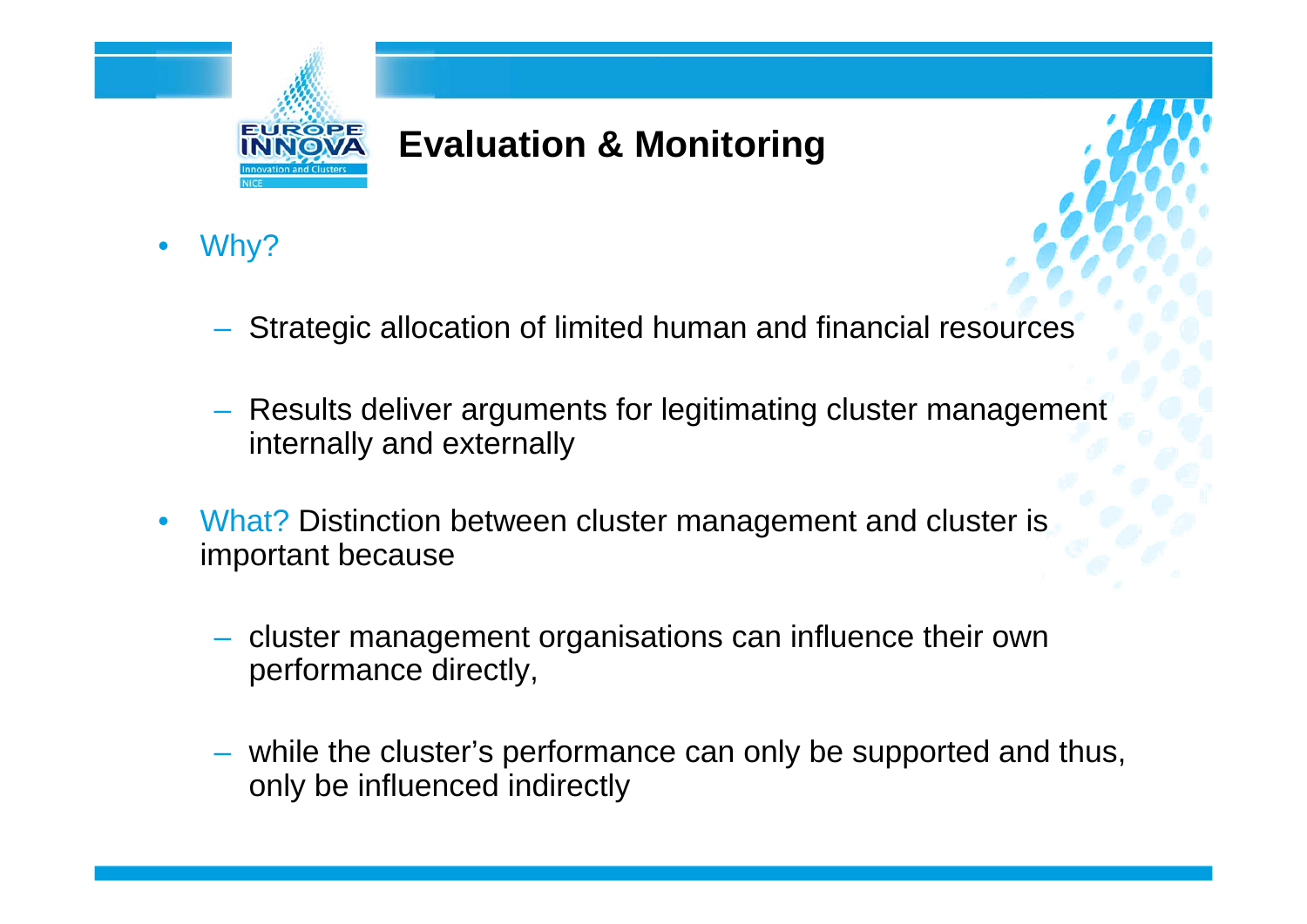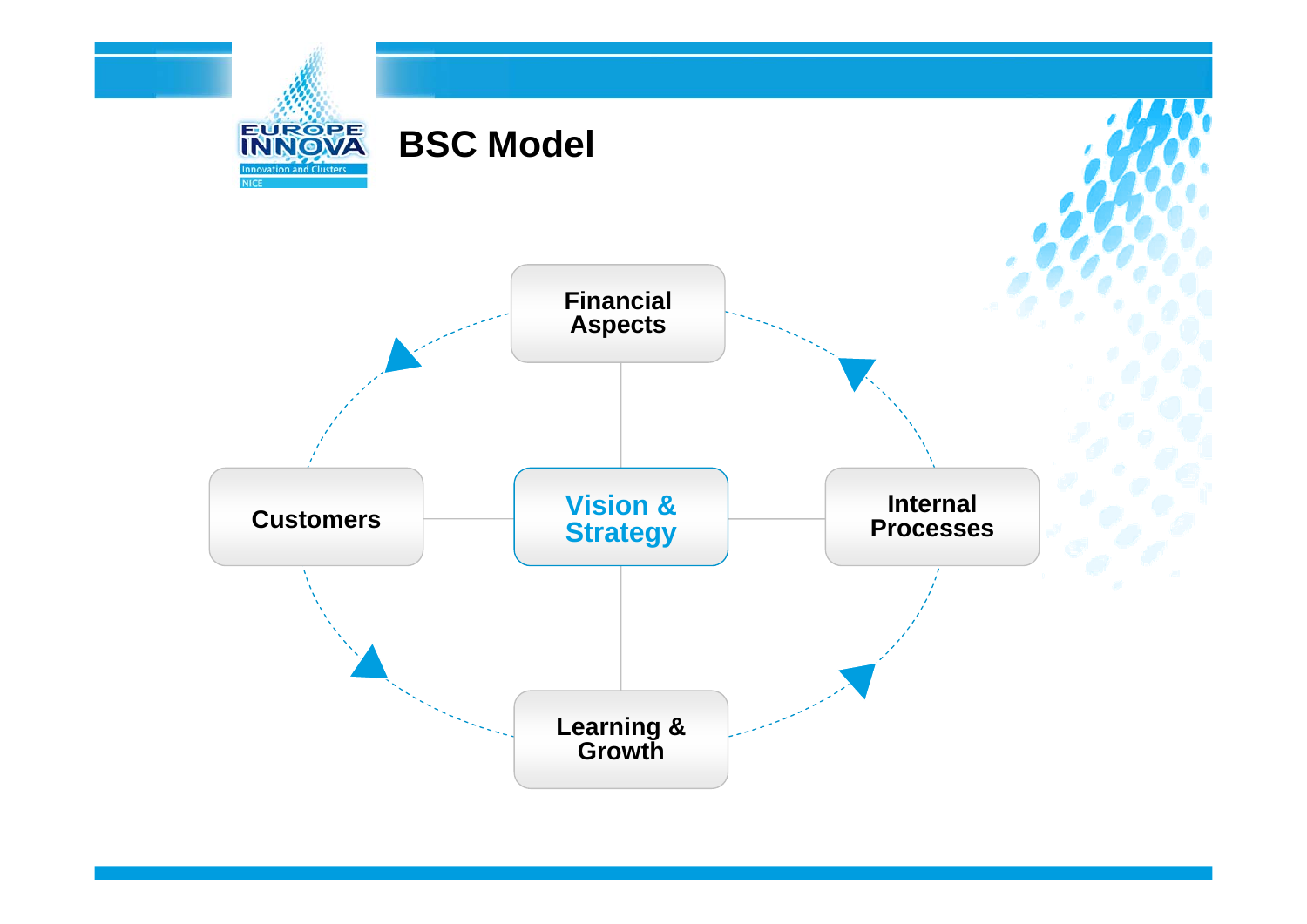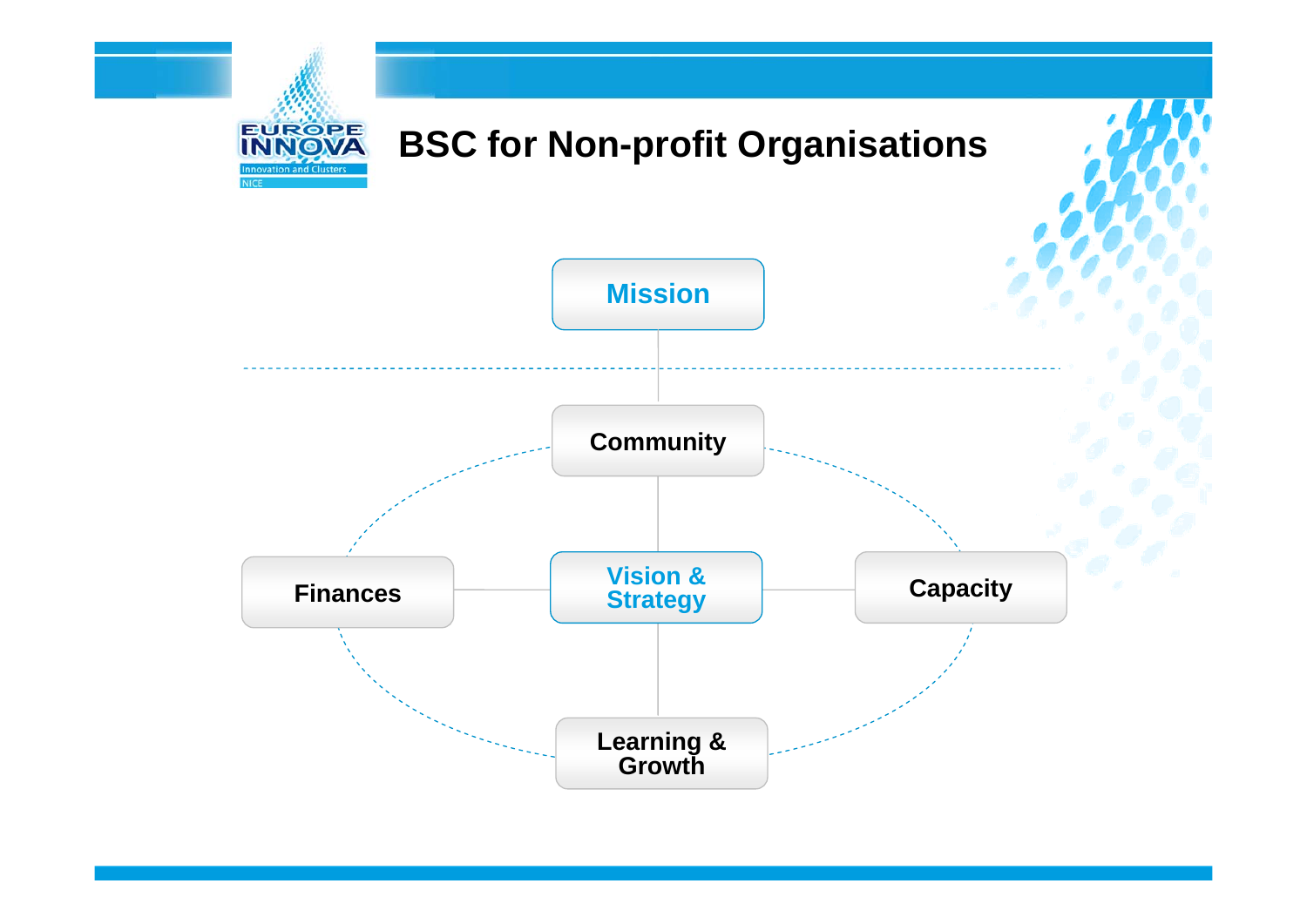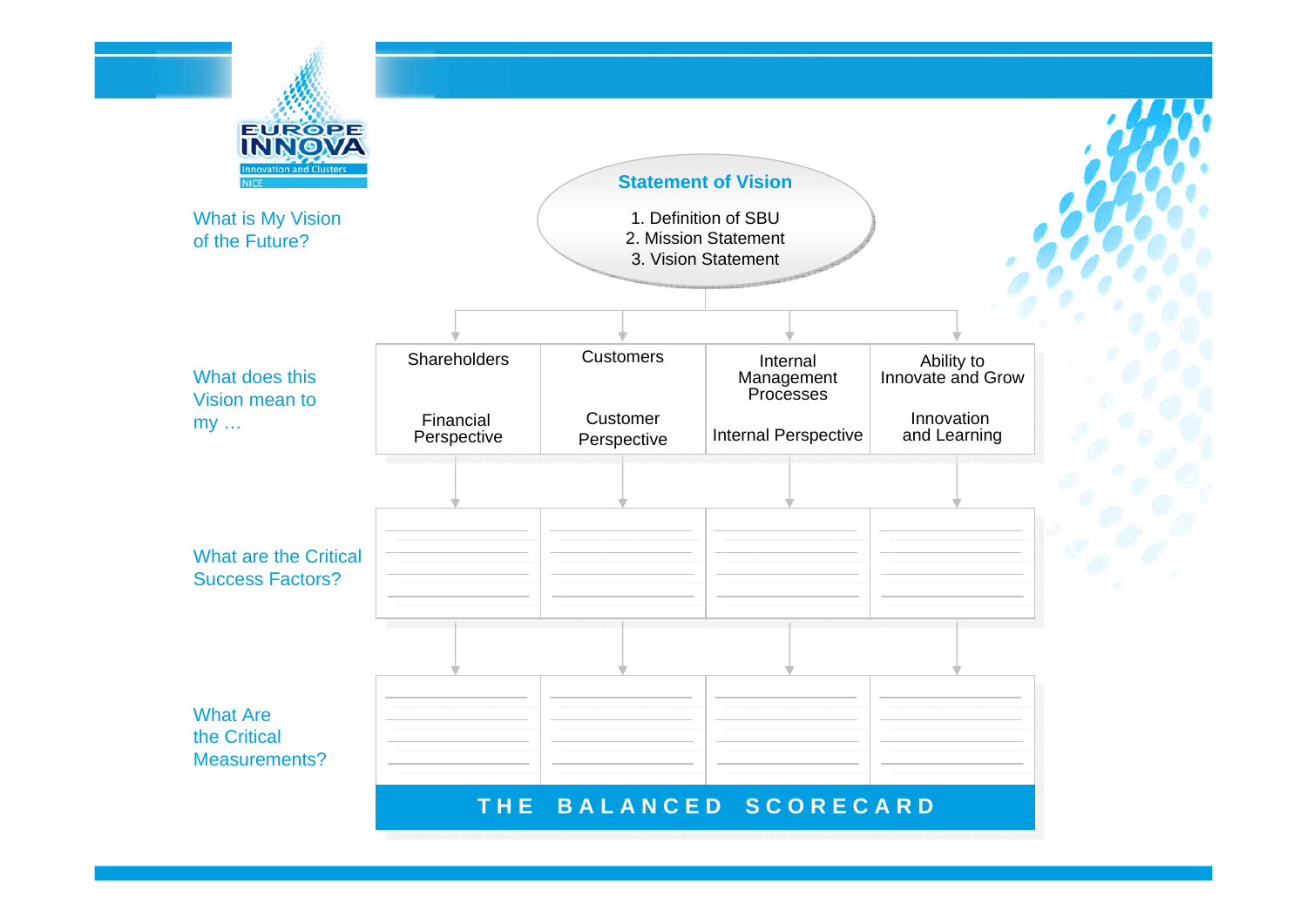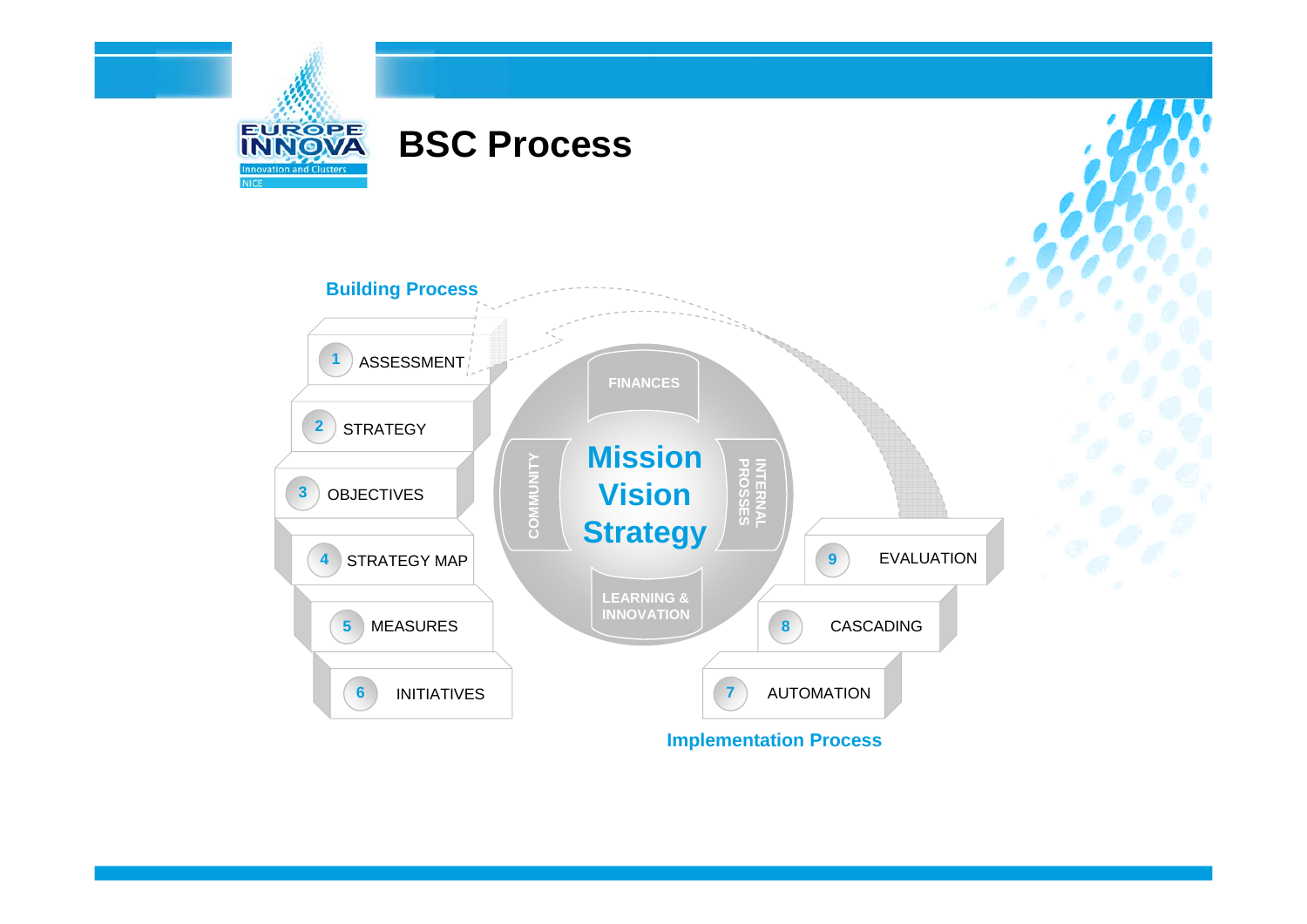

### II. Balanced Scorecard: **IT Cluster Ostrava**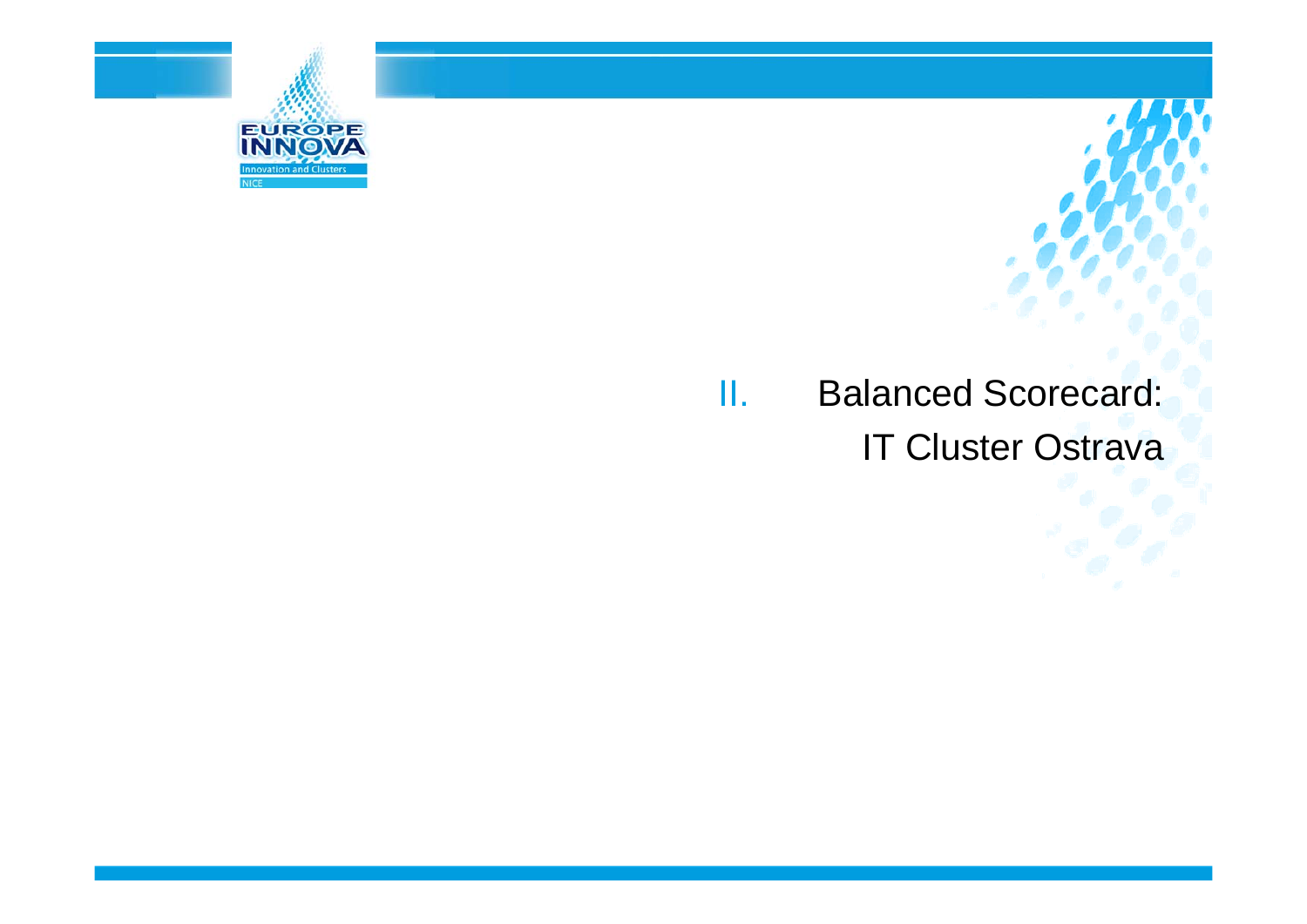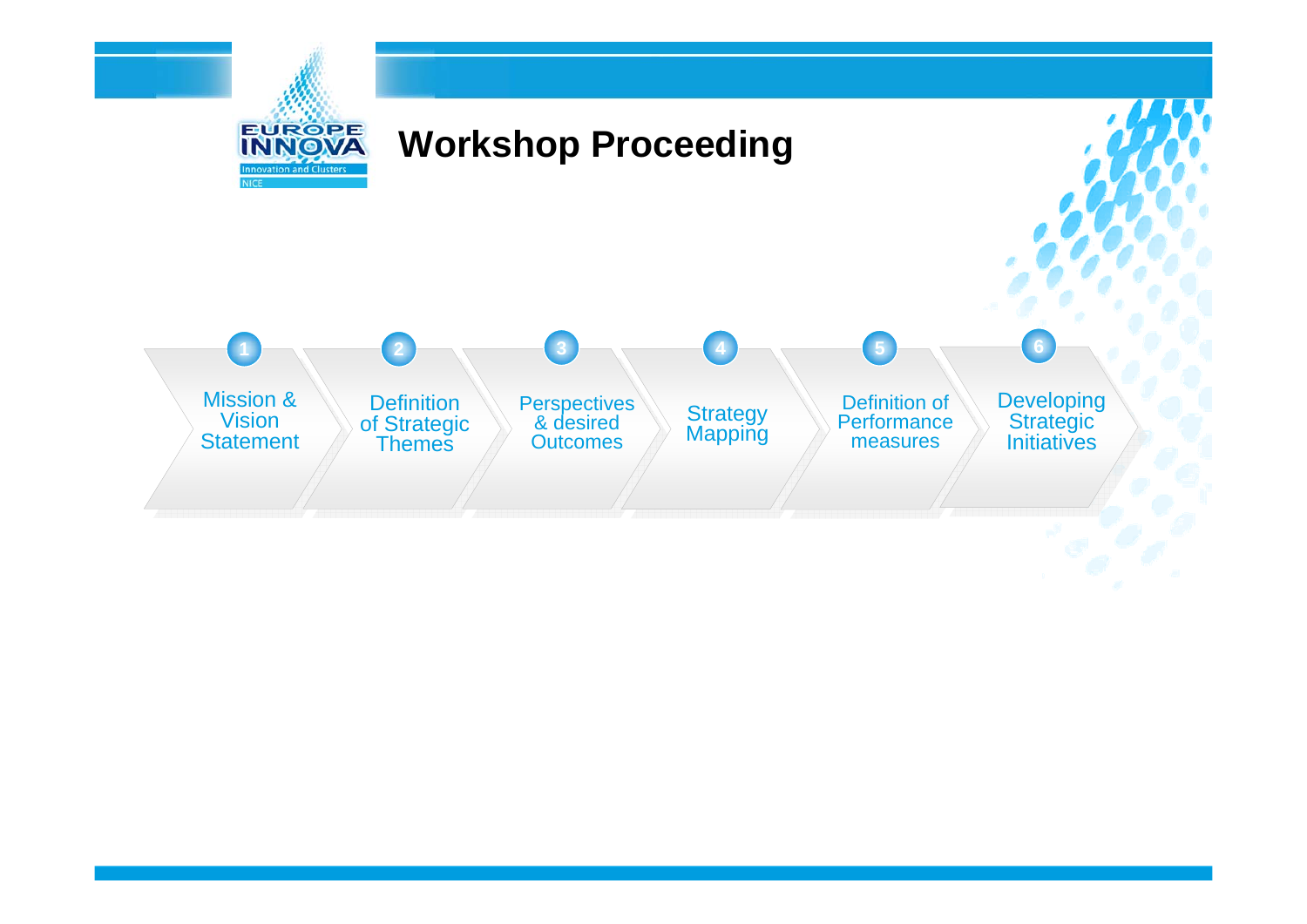

- BSC is not suitable for strategic orientation in cluster management.
- $\bullet$  BSC is an interesting tool and we will continue its development by ourselves.
- • BSC is so interesting that we will realise a complete BSC system in an ambitious way.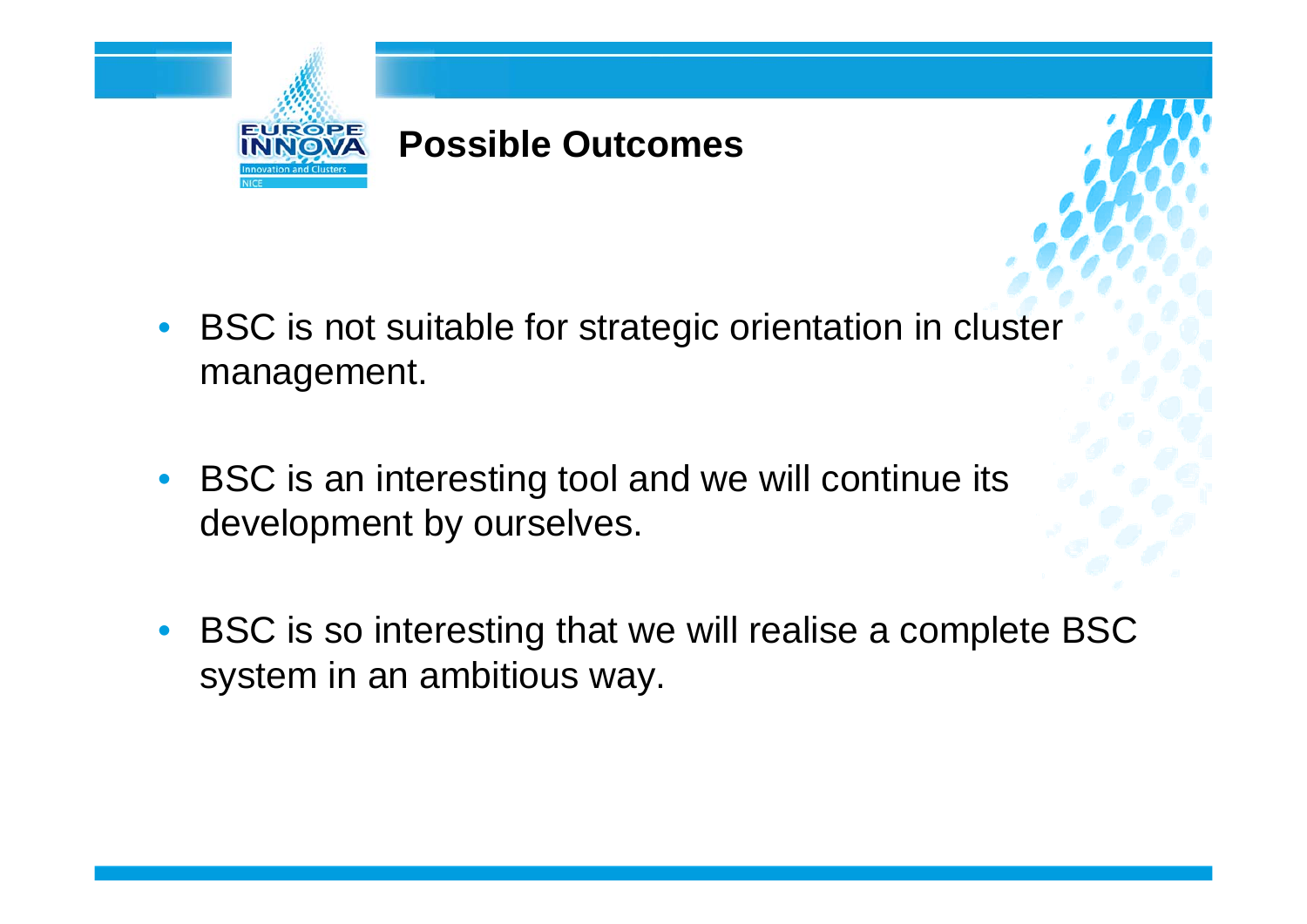

### **IT Cluster's Mission**

Make IT Cluster a sustainable network characterised by self-enforcing processes and self-organisation.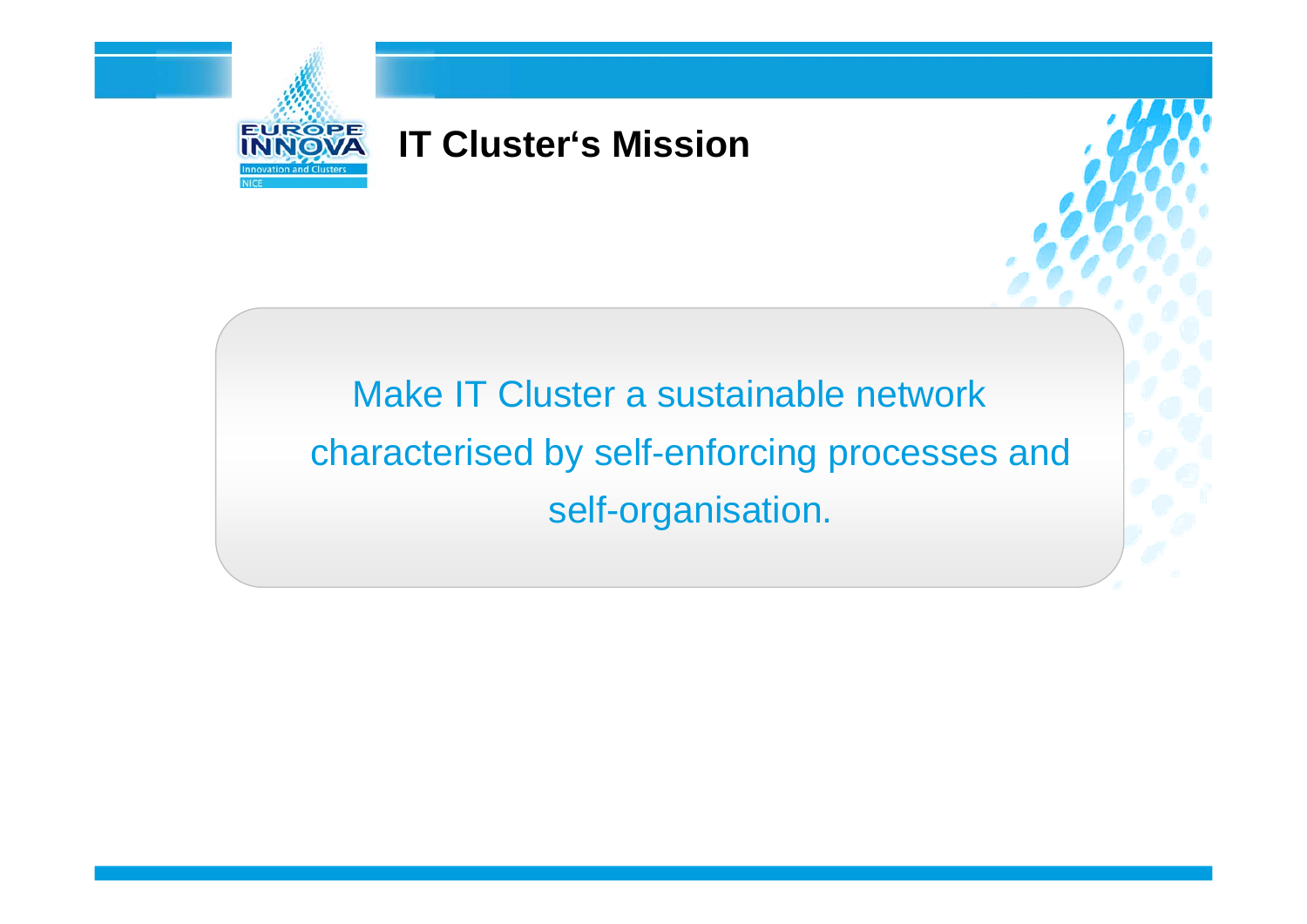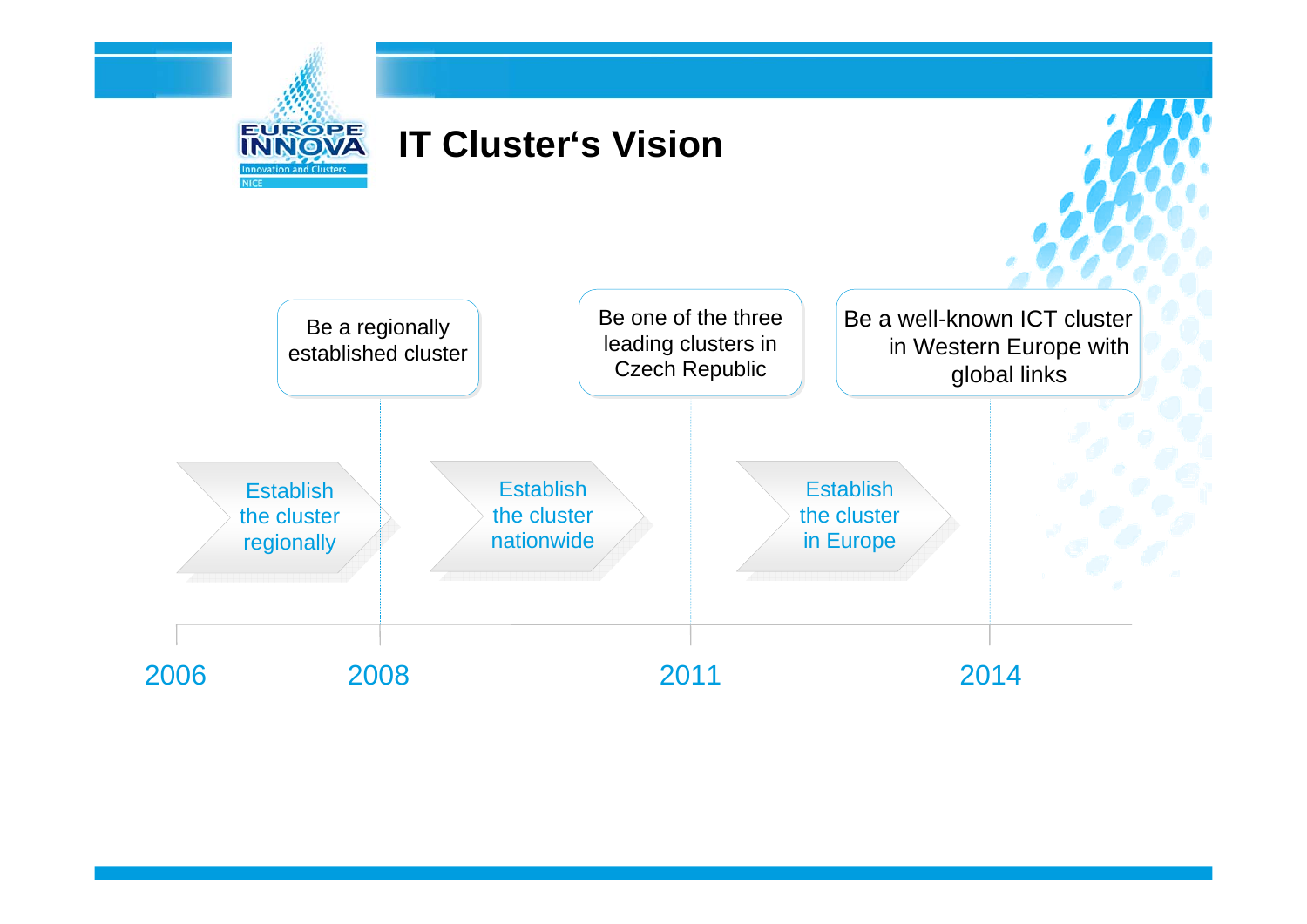

= visual representation of cause-and-effect-relationships among the key components (objectives) of the organisation's strategy

#### Key questions

- • Community: Who are our customers/stakeholders and what do they expect from us?
- $\bullet$  Finances: What budget is needed to achieve the objectives and how is it composed?
- • Internal Processes: What do we need to do internally to achieve the customer-related objectives? And what processes must we excel at?
- • Learning & Innovation: How will we sustain our ability to change and improve?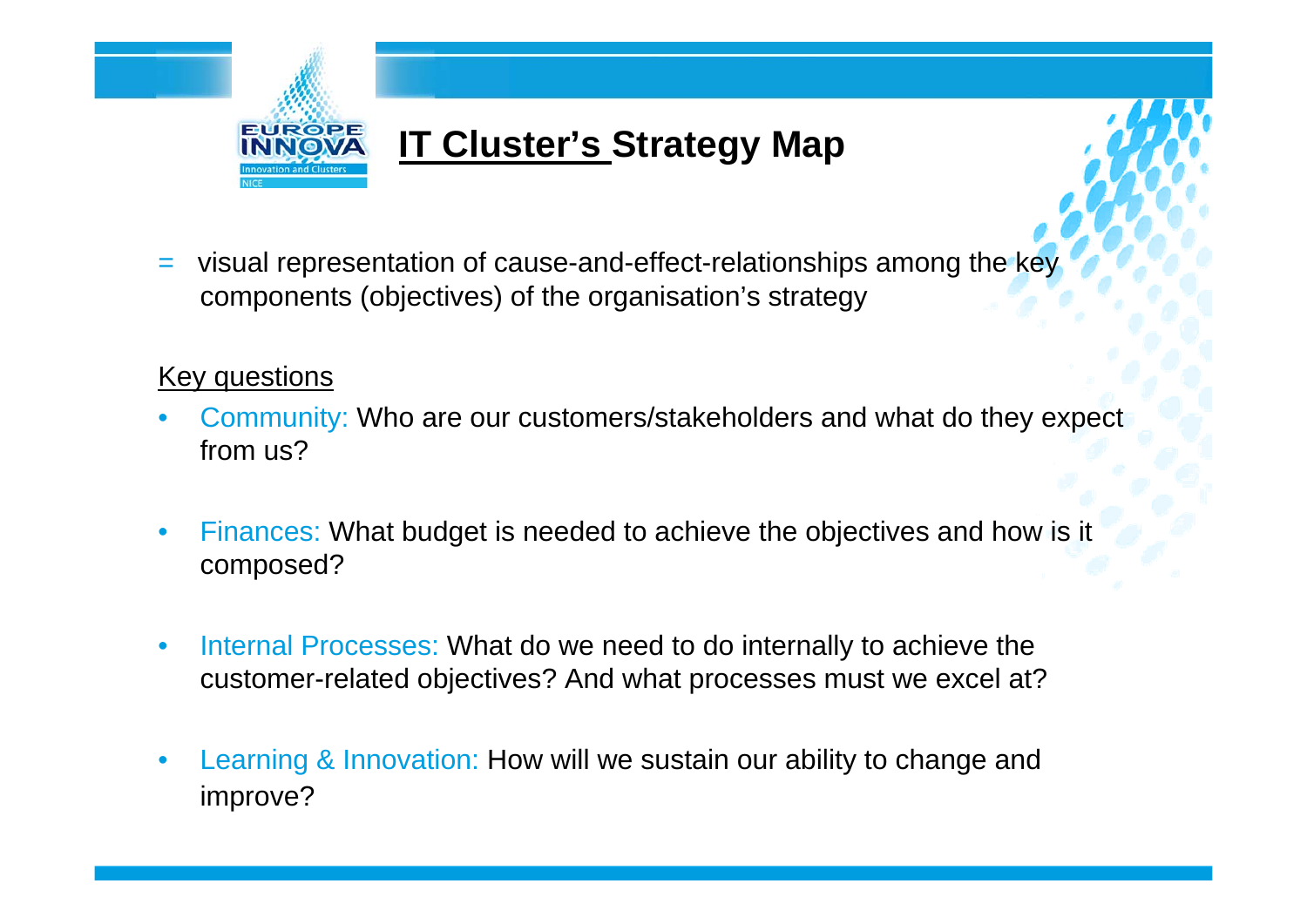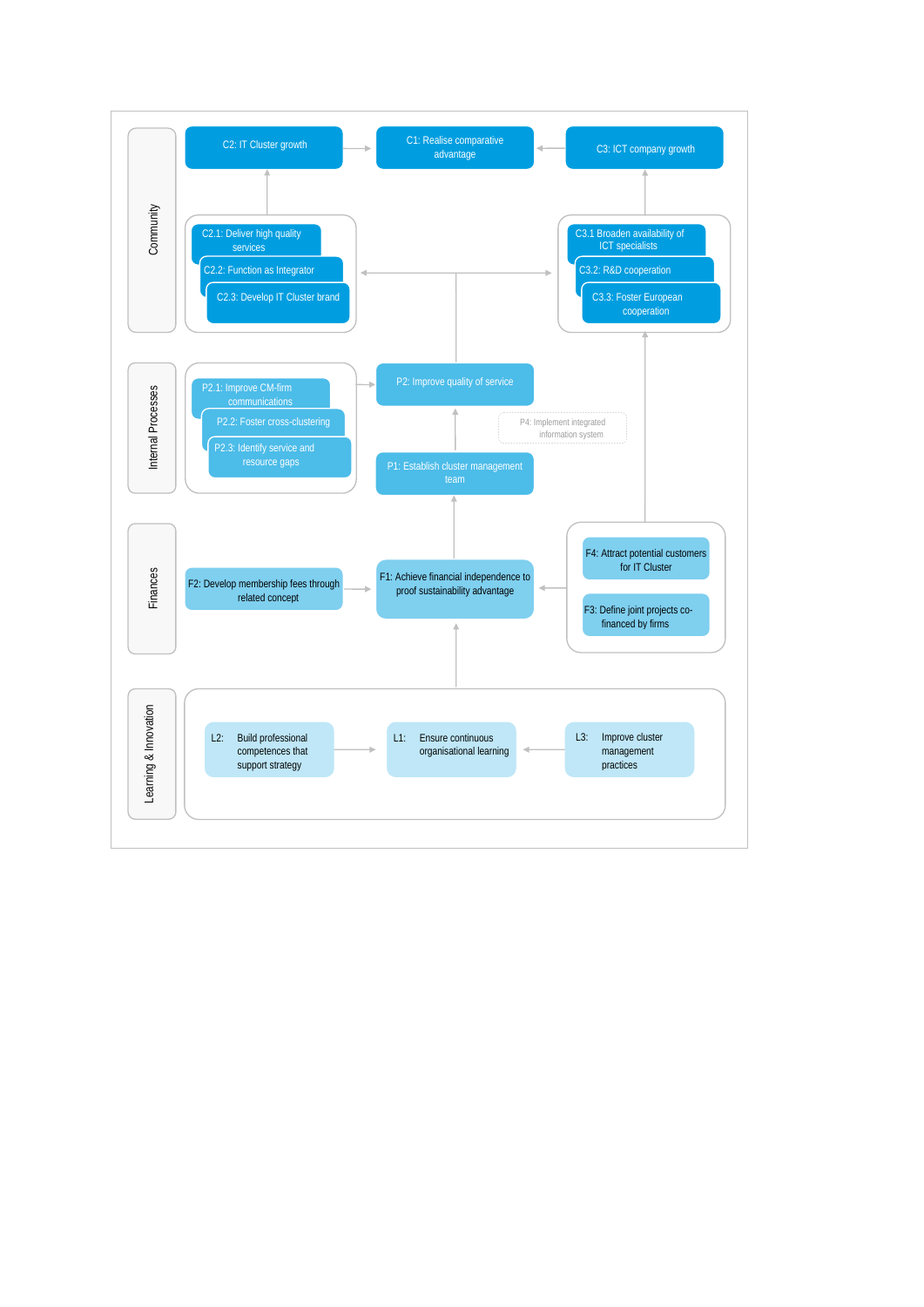

## **Initiatives & Measures**

 $\bullet$ Defined initiatives and measures

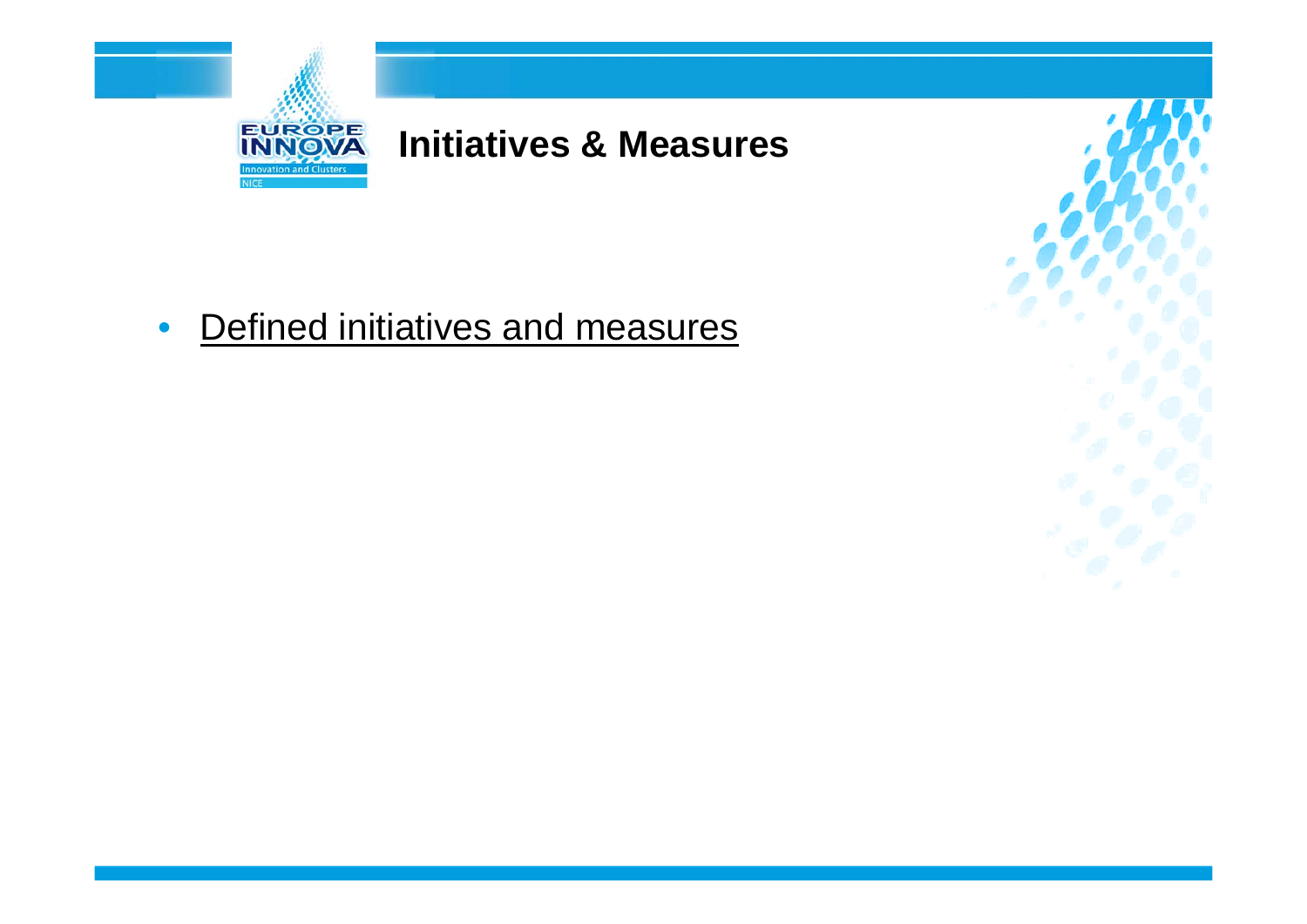| <b>Initiatives</b>                                                                                                                          |              |                | Priority*                 |  |             | <b>Responsibilities</b>                                                                                                              |                     | <b>Indicators</b>                                                                                        |  |  |  |  |
|---------------------------------------------------------------------------------------------------------------------------------------------|--------------|----------------|---------------------------|--|-------------|--------------------------------------------------------------------------------------------------------------------------------------|---------------------|----------------------------------------------------------------------------------------------------------|--|--|--|--|
|                                                                                                                                             | $\mathbf{1}$ | $\overline{2}$ | $\overline{3}$            |  | $5^{\circ}$ |                                                                                                                                      | <b>Time horizon</b> |                                                                                                          |  |  |  |  |
| <b>Community Perspective</b>                                                                                                                |              |                |                           |  |             |                                                                                                                                      |                     |                                                                                                          |  |  |  |  |
| Development of an integrated concept to enlarge<br>number of ICT specialists focusing on all<br>educational levels                          |              |                |                           |  | X           | University in cooperation<br>with cluster management<br>team                                                                         |                     | - Number of graduates<br>• Number of elementary and<br>secondary school visits<br>- Apprenticeship Model |  |  |  |  |
| Market Survey                                                                                                                               |              |                | X                         |  |             | Cluster management team<br>in cooperation with one or<br>two companies                                                               |                     |                                                                                                          |  |  |  |  |
| Joint Projects among universities, companies &<br>customers                                                                                 |              |                |                           |  |             | Company which has the<br>idea initiates the project,<br>cluster management team<br>moderates the process of<br>cooperation/ matching |                     | • Number of established thematic task<br>forces<br>- Number of companies involved in<br>matching process |  |  |  |  |
| Development of a Matching Strategy                                                                                                          |              |                |                           |  |             | Cluster management team                                                                                                              |                     |                                                                                                          |  |  |  |  |
| Thematic Technology Transfer                                                                                                                |              | Χ              |                           |  |             |                                                                                                                                      |                     |                                                                                                          |  |  |  |  |
| Improvement of joint R&D activities between<br>companies and university (bi-directional<br>communication structure needs to be established) |              |                | $\boldsymbol{\mathsf{X}}$ |  |             | University, companies<br>Cluster Management Team<br>(support of companies)                                                           |                     | - Number of diploma thesis conducted<br>in/width companies<br>• Number of companies involved in<br>FP7   |  |  |  |  |
| Establish international links                                                                                                               |              |                | X                         |  |             |                                                                                                                                      |                     | - Number of international projects,<br>joint ventures, cooperation                                       |  |  |  |  |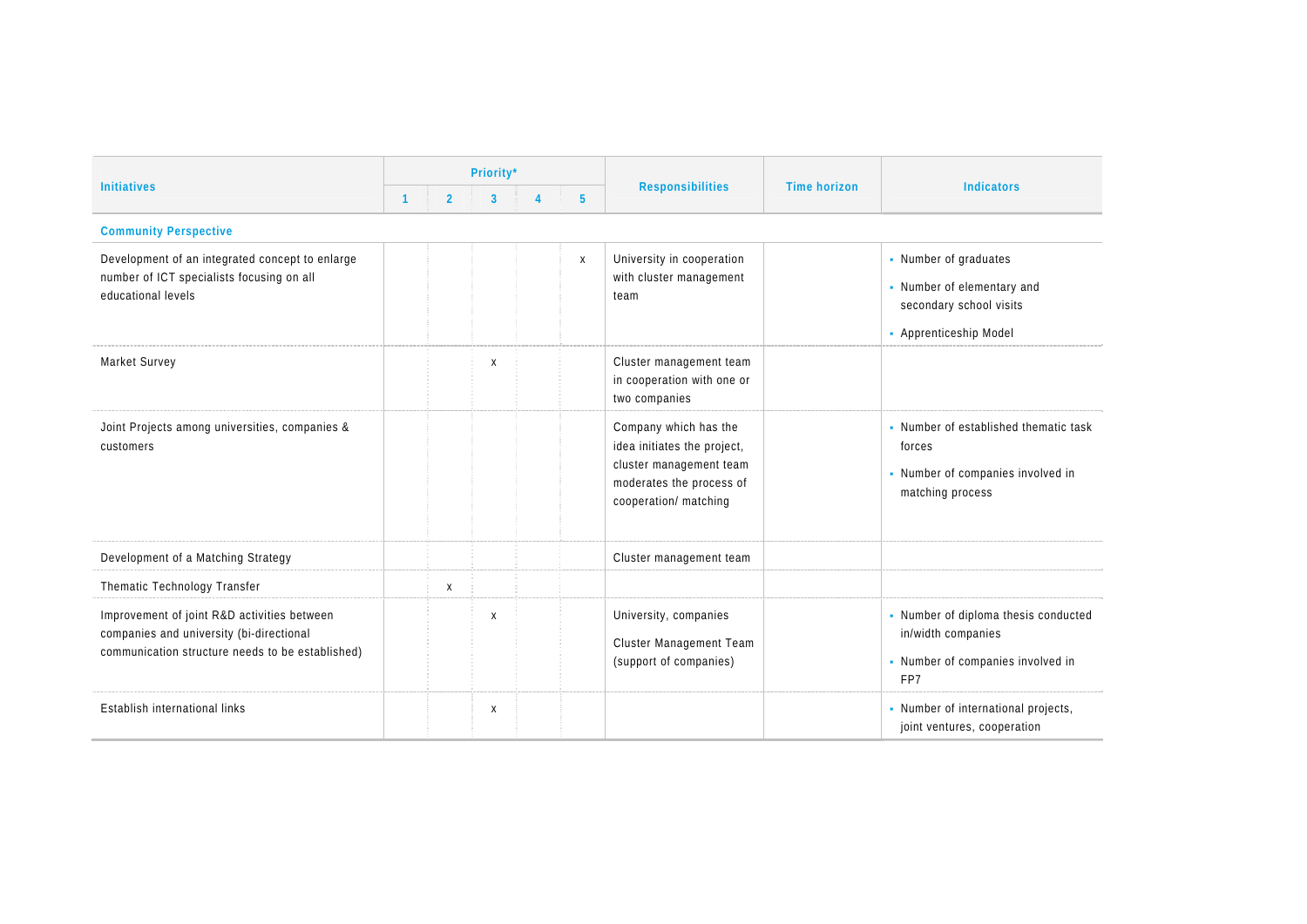| <b>Initiatives</b>                                                                                                                                                                                                                                                           |              |                | Priority*    |                |                 | <b>Responsibilities</b> | <b>Time horizon</b> | <b>Indicators</b>                                                                                                                                                                                                                           |  |
|------------------------------------------------------------------------------------------------------------------------------------------------------------------------------------------------------------------------------------------------------------------------------|--------------|----------------|--------------|----------------|-----------------|-------------------------|---------------------|---------------------------------------------------------------------------------------------------------------------------------------------------------------------------------------------------------------------------------------------|--|
|                                                                                                                                                                                                                                                                              | $\mathbf{1}$ | $\overline{2}$ | $\mathbf{3}$ | $\overline{4}$ | $5\phantom{.0}$ |                         |                     |                                                                                                                                                                                                                                             |  |
| <b>Internal Perspective</b>                                                                                                                                                                                                                                                  |              |                |              |                |                 |                         |                     |                                                                                                                                                                                                                                             |  |
| Development of a shared idea/ understanding of the<br>tasks and functions of the cluster management                                                                                                                                                                          |              |                |              |                | X               |                         |                     |                                                                                                                                                                                                                                             |  |
| Overall: Establishment of a Cluster Management<br>Team based on a consensus<br>• Commitment of Executive Board to establish a<br>CM Team; recruitment should be to assigned to<br>the cluster manager<br>• Development of a business plan for a Cluster<br>Management Agency |              |                |              |                | X               |                         |                     |                                                                                                                                                                                                                                             |  |
| Space for new ideas                                                                                                                                                                                                                                                          |              |                |              |                |                 |                         |                     |                                                                                                                                                                                                                                             |  |
| <b>Innovation &amp; Learning</b>                                                                                                                                                                                                                                             |              |                |              |                |                 |                         |                     |                                                                                                                                                                                                                                             |  |
| Mapping of companies competencies, products &<br>services to communicate the clusters profile                                                                                                                                                                                |              |                |              |                |                 |                         |                     |                                                                                                                                                                                                                                             |  |
| Establishment of a monitoring system for strategic<br>activities                                                                                                                                                                                                             |              |                |              |                |                 |                         |                     |                                                                                                                                                                                                                                             |  |
| Mapping of synergies                                                                                                                                                                                                                                                         |              |                |              |                |                 |                         |                     |                                                                                                                                                                                                                                             |  |
| <b>Financial Perspective</b>                                                                                                                                                                                                                                                 |              |                |              |                |                 |                         |                     |                                                                                                                                                                                                                                             |  |
| Preparation of feasibility study including definition<br>of joint projects & co-funding by companies                                                                                                                                                                         |              |                |              |                | X               | ARR                     | ongoing             | • Number of paying members<br>(membership fees)<br>- Contribution of companies to the<br>business plan of structural funds<br>(being a project leader)<br>- Number of employees & firms<br>- Economic indicators (turnover,<br>export etc.) |  |
| Communications                                                                                                                                                                                                                                                               |              |                |              |                | Χ               |                         | To be continued     |                                                                                                                                                                                                                                             |  |